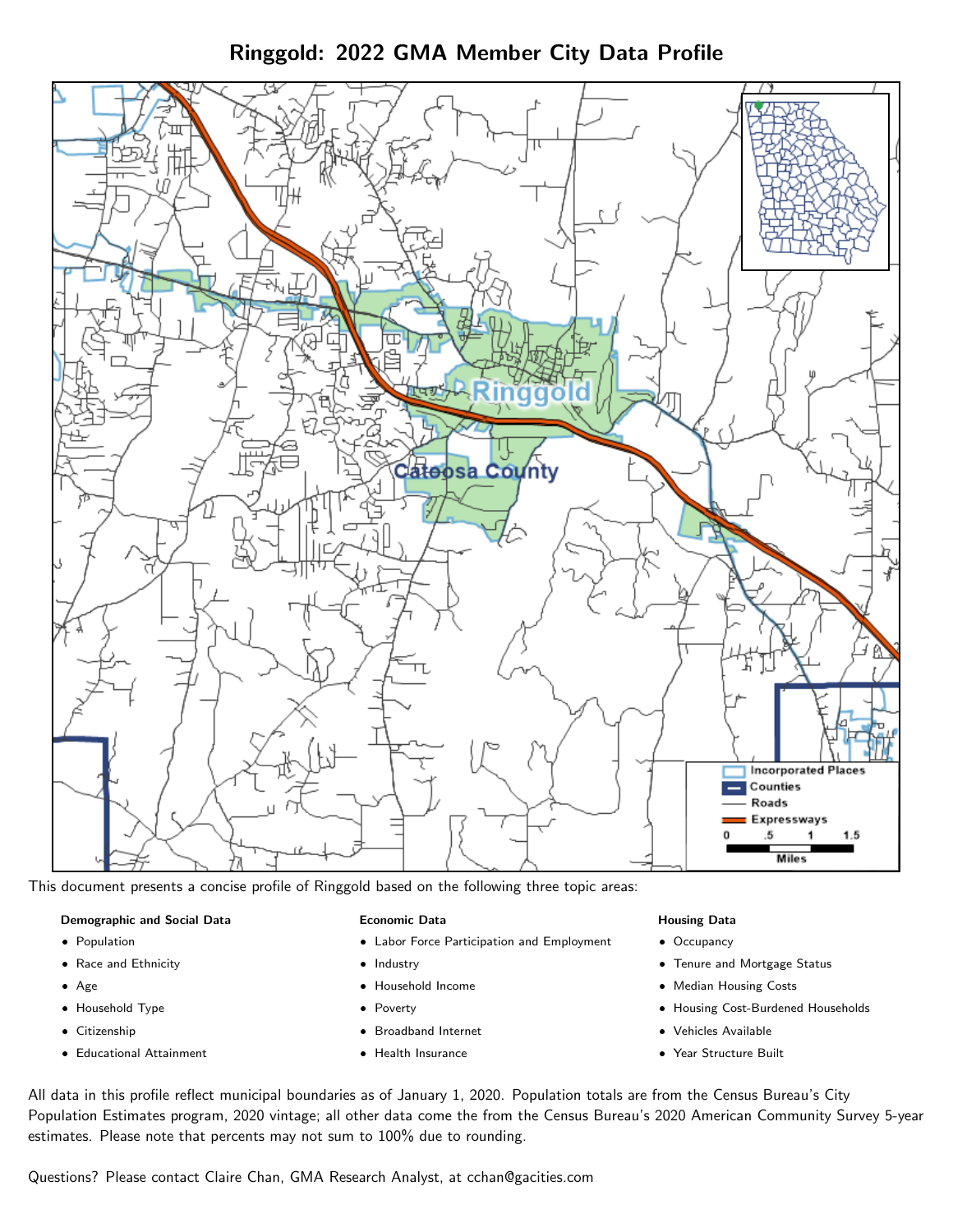## Ringgold: Demographic and Social





**Citizenship** 

Age



Source: American Community Survey, 2020 5-year estimates, table B05002 Source: American Community Survey, 2020 5-year estimates, table B15002

Race and Ethnicity



Source: U.S. Census Bureau, City Population Estimates, 2020 vintage Source: American Community Survey, 2020 5-year estimates, table B03002

### Household Type



Source: American Community Survey, 2020 5-year estimates, table B01001 Source: American Community Survey, 2020 5-year estimates, table B11001

### Educational Attainment



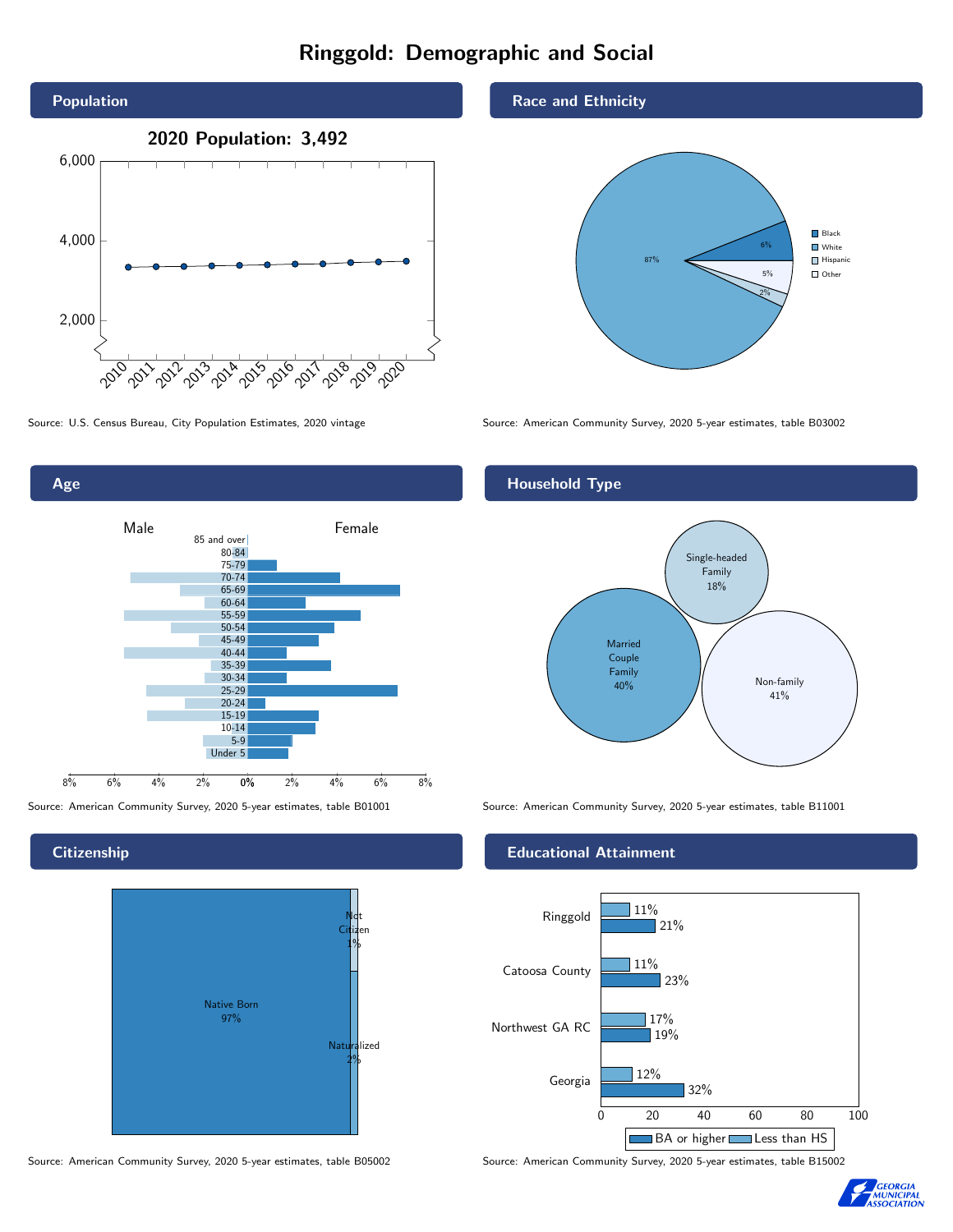## Ringgold: Economic



Source: American Community Survey, 2020 5-year estimates, table B23001 Note: Unemployment rate is based upon the civilian labor force.

## Household Income 0 50,000 100,000 150,000 200,000 250,000 Georgia Northwest GA RC Catoosa County Ringgold \$85,691 \$71,677 \$73,225 \$61,543 \$61,224 \$55,598 \$58,932 \$46,237 Mean Median

Source: American Community Survey, 2020 5-year estimates, tables B19013 and B19025 Source: American Community Survey, 2020 5-year estimates, table B17010

Broadband Internet No 20% Yes 80%

Source: American Community Survey, 2020 5-year estimates, table B28002 Source: American Community Survey, 2020 5-year estimates, table B18135

## Industry

| Agriculture, forestry, fishing and hunting, and mining      | $0\%$ |
|-------------------------------------------------------------|-------|
| Construction                                                | 2%    |
| Manufacturing                                               | 19%   |
| <b>Wholesale Trade</b>                                      | 3%    |
| Retail Trade                                                | 12%   |
| Transportation and warehousing, and utilities               | 9%    |
| Information                                                 | $0\%$ |
| Finance and insurance, real estate, rental, leasing         | $4\%$ |
| Professional, scientific, mgt, administrative, waste mgt    | 12%   |
| Educational services, and health care and social assistance | 19%   |
| Arts, entertainment, recreation, accommodation, food        | 14%   |
| service                                                     |       |
| Other services, except public administration                | $4\%$ |
| Public administration                                       | 2%    |

Source: American Community Survey, 2020 5-year estimates, table C24030

# Poverty



#### Health Insurance